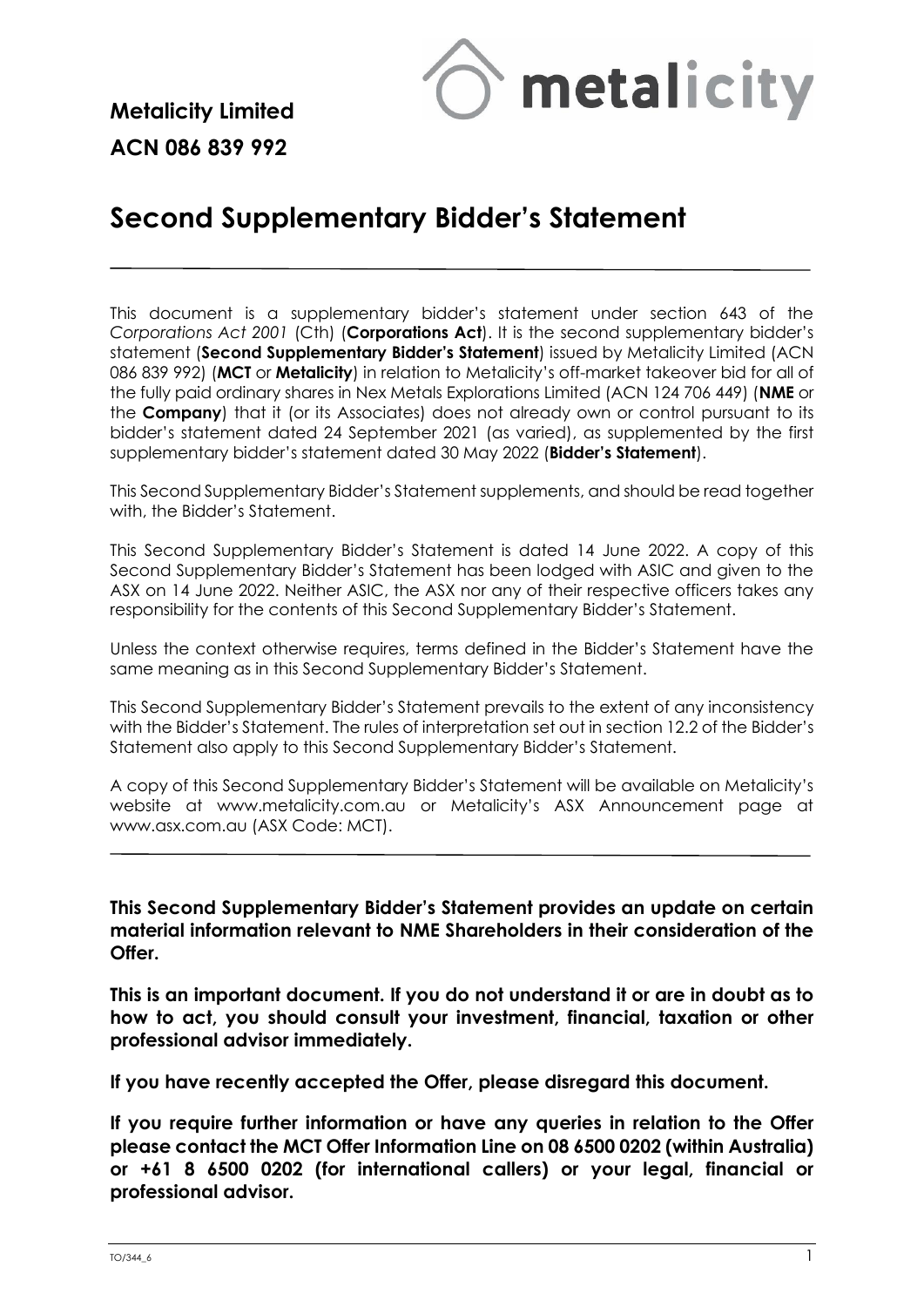## **1. IMPLIED VALUE OF THE OFFER**

Sections 2.1.2 and 10.6.2 of the Bidder's Statement provides that based on the closing sale price for MCT Shares on ASX on 23 September 2021 (the Last Practicable Trading Day) of 1.0 cents, the implied value of the Offer is 4.81 cents per NME Share.

However, as stated at Sections 2.1.2 and 10.6.2 of the Bidder's Statement, the implied value of the Offer will change as a consequence of changes in the market price of MCT Shares.

The purpose of this section 1 is to provide an update to NME Shareholders on the implied value of the Offer, taking into account movements in the market price of MCT Shares and changes to the capital structure of MCT (specifically, as a result of the Rights Issue<sup>1</sup>) since the date of the Offer.

NME Shareholders should note that the implied value of the Offer will continue to fluctuate with movements in the MCT Share price.

### **1.1 The Offer represents a significant premium to the Independent Expert's valuation of NME**

Under the Offer, NME Shareholders will receive 4.81 new MCT Shares for every one NME Share held.

BDO Corporate Finance (WA) Pty Ltd prepared an Independent Expert's Report dated 6 May 2022 (**IER**) <sup>2</sup> which prescribed the fair value of each NME Share on a controlling basis to be between nil and \$0.01 (**IER High Value**) with a preferred value of \$0.003 (**IER Preferred Value**).

As shown in the Premia analysis below:

- (a) based on the closing price of MCT Shares on ASX of 1.0 cents on 13 September 2021, the last trading day prior to the announcement of the Offer (**Value Pre-Rights Issue**), the Offer is a 381% premium to the IER High Value;
- (b) based on the theoretical fully-diluted ex rights price from the Rights Issue of 0.5389 cents (**TERP**), the Offer is a 159% premium to the IER High Value; and
- (c) based on the issue price under the Rights Issue of 0.5 cents (**Rights Issue Price**), the Offer is a 141% premium to the IER High Value.

<sup>1</sup> Refer to Metalicity's ASX Announcement titled 'Successful Completion of Rights Issue' dated 27 May 2022 and Metalicity's First Supplementary Bidder's Statement dated 30 May 2022.

<sup>2</sup> Refer to Metalicity's ASX Announcement titled 'Independent Expert Says Offer for Nex is Fair And Reasonable' dated 10 May 2022.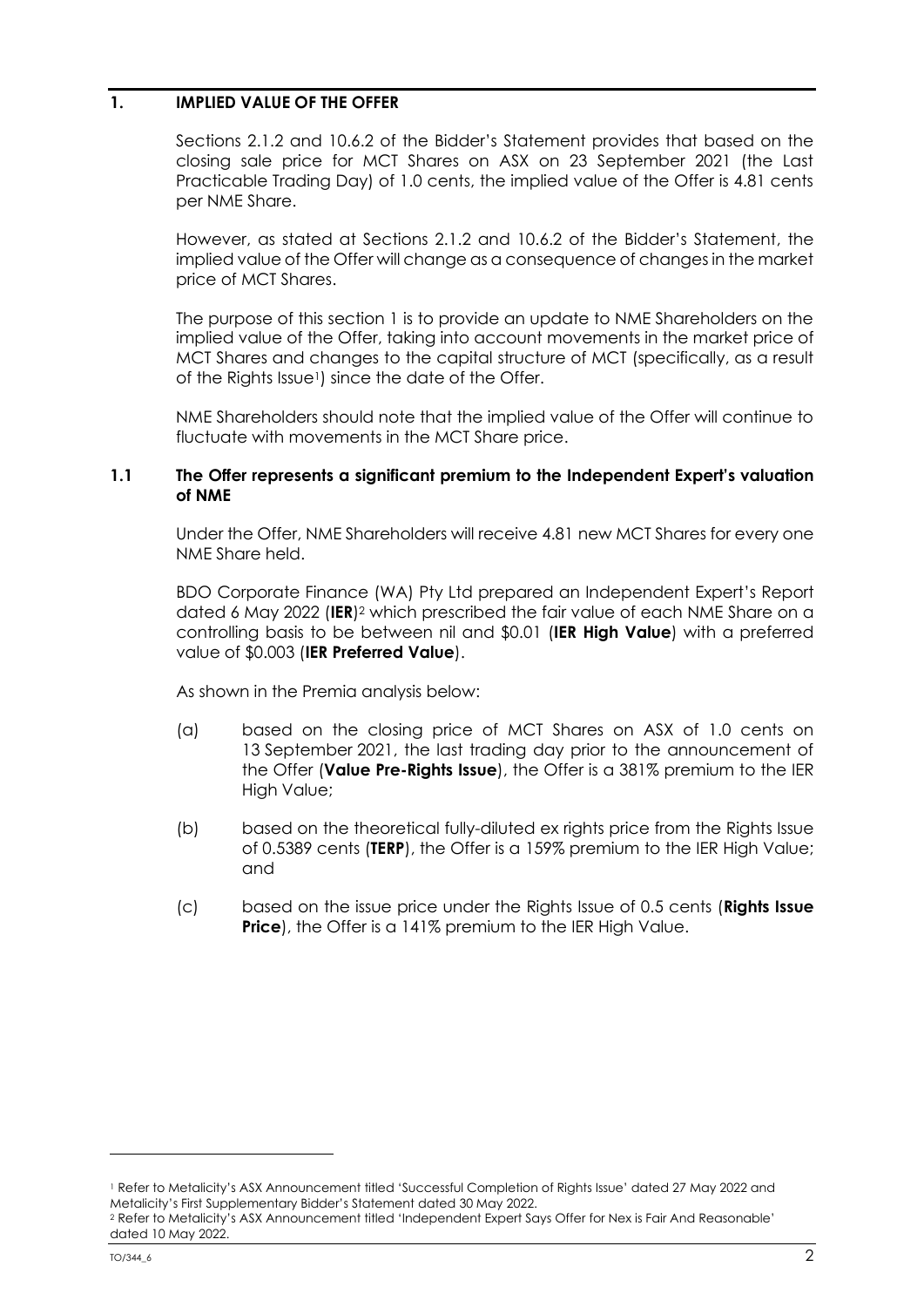

Furthermore, as shown in the Premia analysis below:

- (a) based on the Value Pre-Rights Issue, the Offer is a 1,503% premium to the IER Preferred Value;
- (b) based on the TERP, the Offer is a 764% premium to the IER Preferred Value; and
- (c) based on the Rights Issue Price, the Offer is a 702% premium to the IER Preferred Value.



**Premia analysis**

## **1.2 Value of the Offer using the Undisturbed NME Share Price**

Based on the Value Pre-Rights Issue, the Offer values NME at 4.8 cents per NME Share. As set out in the Premia analysis below, this is a 30% premium to the closing price of NME Shares on ASX on 13 September 2021 of 0.037 cents, the last trading day prior to the Announcement Date (**Undisturbed NME Share Price**).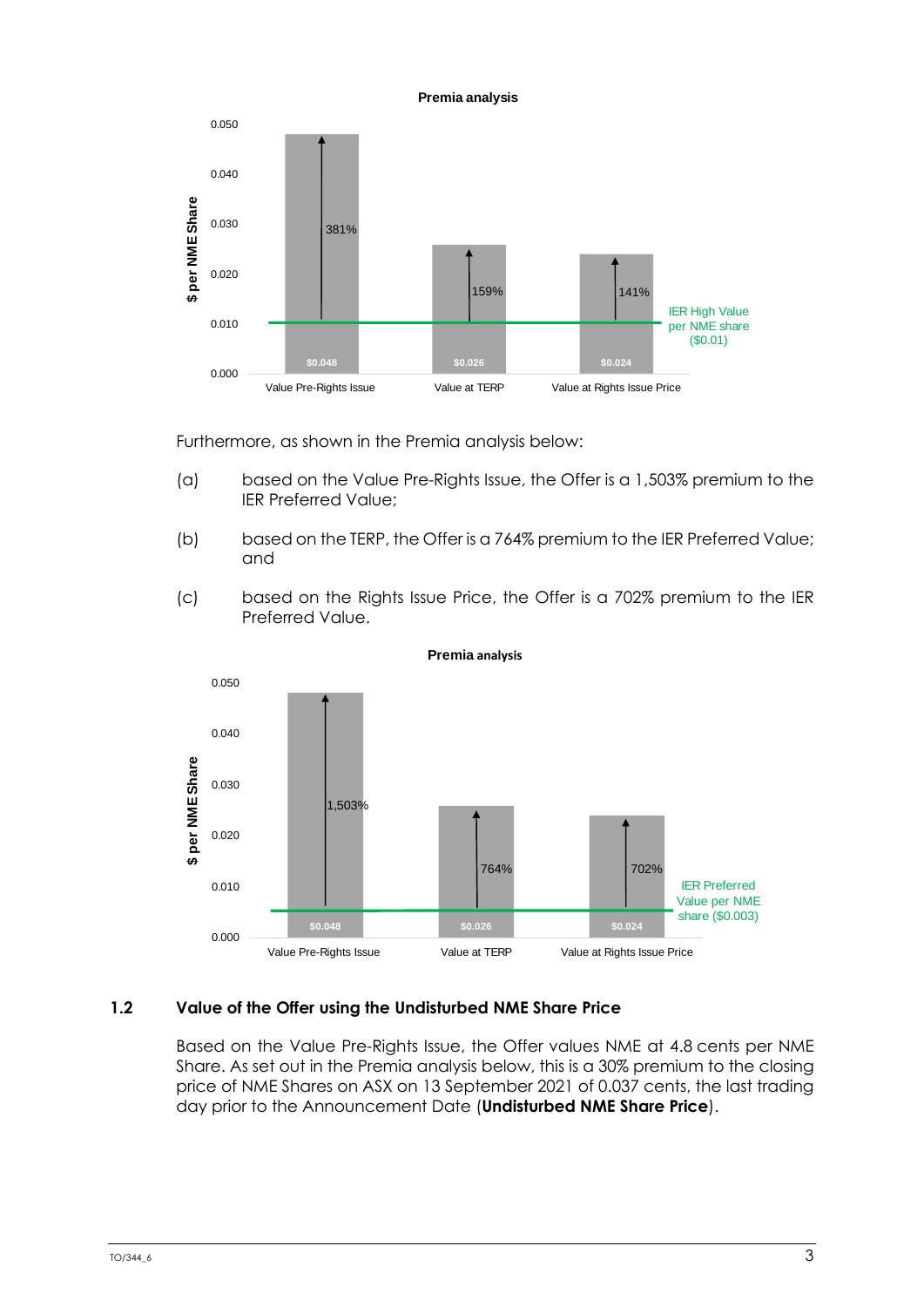#### **Premia / (discount) analysis**



In addition:

- (a) based on the TERP, the Offer values NME at 2.6 cents per NME Share. As shown in the Premia analysis above, this is a 30% discount to the Undisturbed NME Share Price; and
- (b) based on the Rights Issue Price, the Offer values NME at 2.4 cents per NME Share. As shown in the Premia analysis above, this is a 35% discount to the Undisturbed NME Share Price.

## **1.3 Value of the Offer using closing price of MCT Shares on 7 June 2022**

Based on the closing price of MCT Shares on ASX of 0.4 cents on 7 June 2022, the last practicable date prior to the date of this Second Supplementary Bidder's Statement, the Offer values NME at 1.9 cents per NME Share. As shown below, this is a 48% discount to the closing price of NME Shares on ASX of 3.0 cents on 7 June 2022, the last practicable date prior to the date of this Second Supplementary Bidder's Statement (**NME Last Close Share Price**).



When assessing the value of the Offer to the NME Last Close Share Price, NME Shareholders should note that the IER considers there to be a low level of liquidity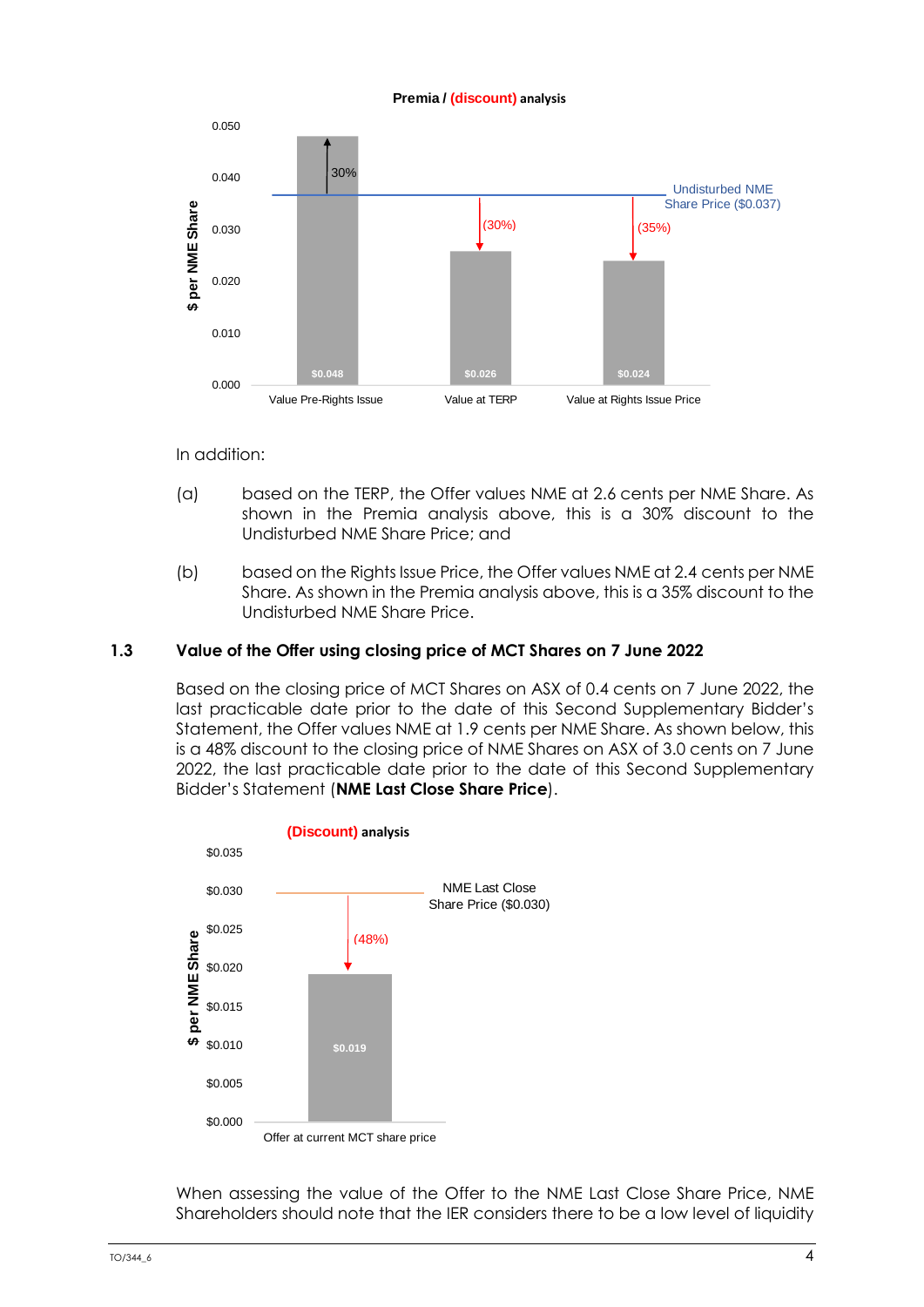in trading of NME Shares, therefore the market price may not reflect the fair value of the NME Shares. 3

Furthermore, the IER states that the liquidity of the NME Shares will likely further reduce where MCT holds a large proportion of NME Shares. As at the date of this Second Supplementary Bidder's Statement (and not accounting for any acceptances that may be received under the Offer on 14 June 2022), Metalicity and its Associates hold a Relevant Interest in approximately 34.29% of the total NME Shares on issue. As MCT is unlikely to actively trade the NME Shares it owns, this creates a scenario that "could result in difficult circumstances for NME Shareholders that may want to sell their shares."<sup>4</sup>

The analysis in this section 1.3 has been prepared using the closing price of MCT Shares and NME Shares on 7 June 2022. Accordingly, NME Shareholders should note that the outcome of this analysis and the implied value of the Offer will change depending on movements in the market value of MCT Shares or NME Shares.

# **2. OFFER PERIOD**

The Offer will close at 5:00pm (Perth time) on 15 June 2022, unless withdrawn or further extended.

# **3. CONSENTS**

As permitted by ASIC Class Order 13/521, this Second Supplementary Bidder's Statement contains statements that are made, or based on statements made, in documents lodged with ASIC or the ASX (in compliance with the Listing Rules). Pursuant to this Class Order, the consent of persons such statements are attributed to is not required for the inclusion of those statements in this Second Supplementary Bidder's Statement.

As required by ASIC Class Order 13/521, any NME Shareholder who would like to receive a copy of any of these documents (or relevant parts of those documents) may obtain a copy free of charge within 2 Business Days of the request by contacting Metalicity on 08 6500 0202 (within Australia) or +61 8 6500 0202 (for international callers) between 9:00am and 5:00pm (WST) on Business Days.

Copies of ASX announcements made by Metalicity are available on Metalicity's website at [www.metalicity.com.au](http://www.metalicity.com.au/) or Metalicity's ASX Announcement page at www.asx.com.au (ASX Code: MCT).

Additionally, as permitted by ASIC Corporations (Consents to Statements) Instrument 2016/72, this Second Supplementary Bidder's Statement may include or be accompanied by certain statements:

- (a) fairly representing a statement by an official person; or
- (b) from a public official document or a published book, journal or comparable publication.

<sup>3</sup> IER page 43 <sup>4</sup> IER page 51